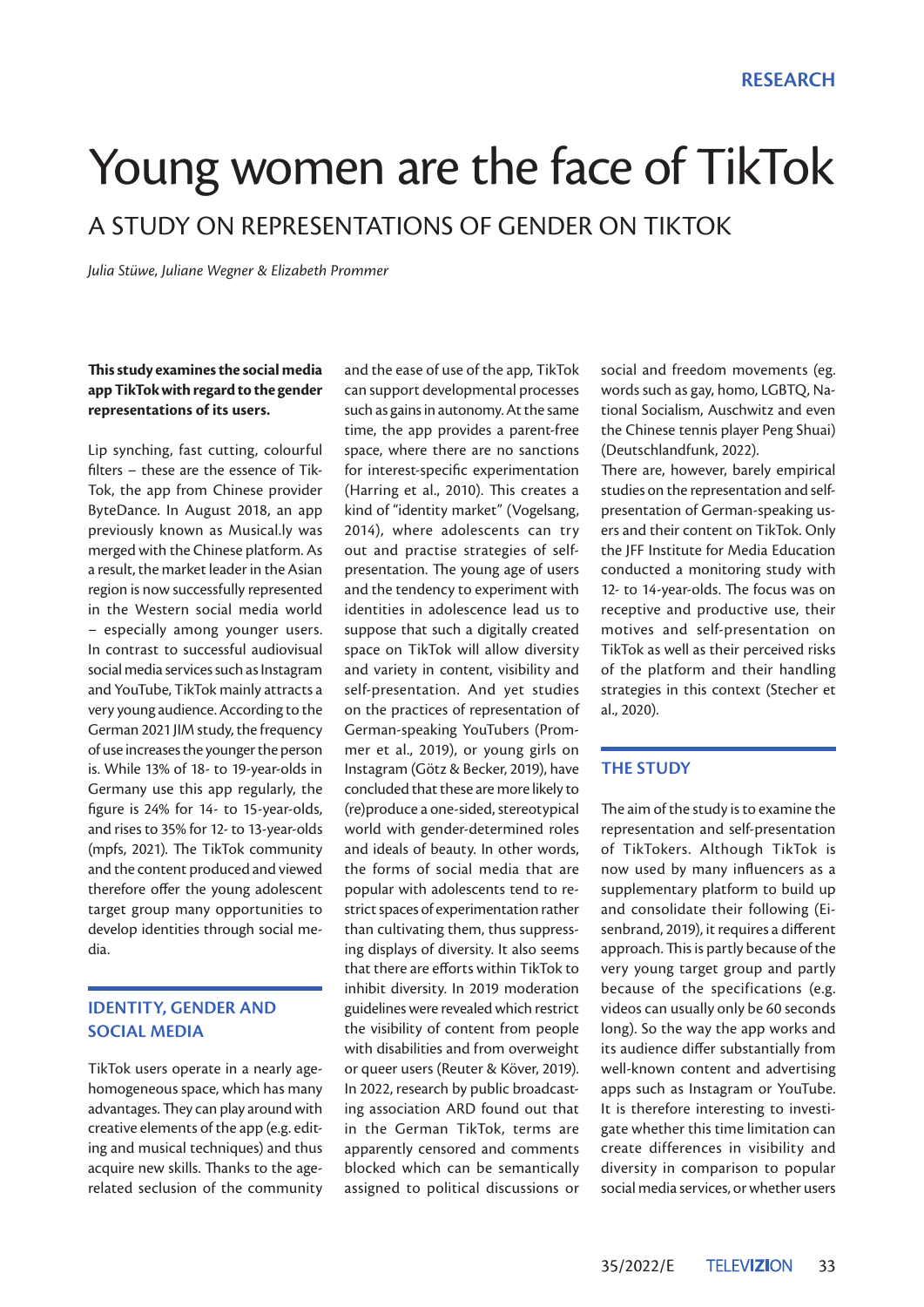# **RESEARCH**

reproduce the same tried and tested strategies for the representation of their own gender, in order to gain more followers and secure their place in the social media market.

The focus is on the 50 most successful German TikTok accounts held by individuals (as of 3 February  $2020$ ).<sup>1</sup> Of these, 27 accounts are held by young women and 15 by young men. The other 8

accounts either belong to non-binary users (n=1) or teams (n=7). Further parameters, such as the total number of likes and comments, are provided by the monitoring platform pentos.co. As well as looking at the basic monitoring data, the study aims to analyse the strategies of self-presentation used by the main participants. 4 videos were selected from each account (if available): the one with the most likes, the most comments, and the most shares, as well as the most recent one. In total, the analysis included 198 videos. These were analysed using a standardized coding method and the Audiovisual Character Analysis (ACIS) system (Linke & Prommer, 2021; Prommer & Linke, 2019), with a focus on representations of gender. Of particular interest here are the account holders visible in the videos, and other people who appear and are named verbally or tagged. A total of 257 individuals were identified, of whom 64% (n=165) were female, 34%  $(n=88)$  male, and 2%  $(n=4)$  non-binary.<sup>2</sup>

### **RESULTS**

#### **Women toil, men triumph**

The analysis of the monitoring data from the top 50 accounts shows that male account holders, with an average of 2.1 million subscribers, have more followers than female users, with an



average of 1.9 million subscribers. In contrast, women engage in more networking than men, following more accounts (women follow 458 accounts on average, men 201). They also produce far more content, with an average of 1,234 videos as opposed to men with an average of 603 videos. However, users rate the content produced by male TikTokers more positively. Their average number of likes per video is 150,738, while the average for videos produced by women is 88,786. Male TikTokers also get more comments and shares: the average number of comments is 166,208 for men and 88,808 for women, and the average number of shares is 220,429 for men and 174,158 for women.

#### **Young bodies in motion**

Like their audience, TikTok influencers are young. More than half (58%) of the individuals identified in the study are aged between 15 and 20. Up to the age of 24, there is no significance divergence between female and male influencers. From the age of 25, however, men appear more frequently than women (43% vs. 29%).

Further differences can be identified in the area of genre. While female TikTokers are significantly more likely to lip synch in front of the camera (51%), male TikTokers more often present themselves in comedy clips such as pranks or imitations (38%) (Ill. 1). It can also be observed that female participants are more experimental in the production of content, appearing in a greater number and variety of genres. Male participants avoid certain genres such as beauty and fashion (4%), which are thus occupied solely by women.

TikTok is an app with a strong focus on bodies. Both male and female

participants mainly show their upper body (female: 52%; male: 55%) or their whole body (female: 48%; male: 63%). Although young TikTokers of both sexes are mainly to be seen standing or performing simple movements, slight differences can be observed: women in the sample are more likely to show themselves dancing than men (28% vs. 15%). Facial expressions and gestures are also core components of these videos, especially those emphasizing the body. Here significant differences appear. It becomes apparent that women's videos are much more likely than men's to contain sexualized and suggestive gestures and facial movements, e.g. body in "S" shape (17%), hip movements (30%) or pouting lips (9%) (Ill. 2). The alluring presentation of bodies is also reflected in the use of make-up. 58% of all female participants have visible make-up on their faces, while another 14% have very obvious, overstated make-up. At the same time, female TikTokers much more frequently (20%) present themselves in skimpy clothing (e.g. with their stomach and legs exposed) than young men. Male participants, in contrast, mainly present themselves with neutral gestures and facial expressions. For example, they use simple poses filmed front-on (97%), side-on (40%) or from behind (18%), and most (97%) appear fully clothed or in normal clothing.